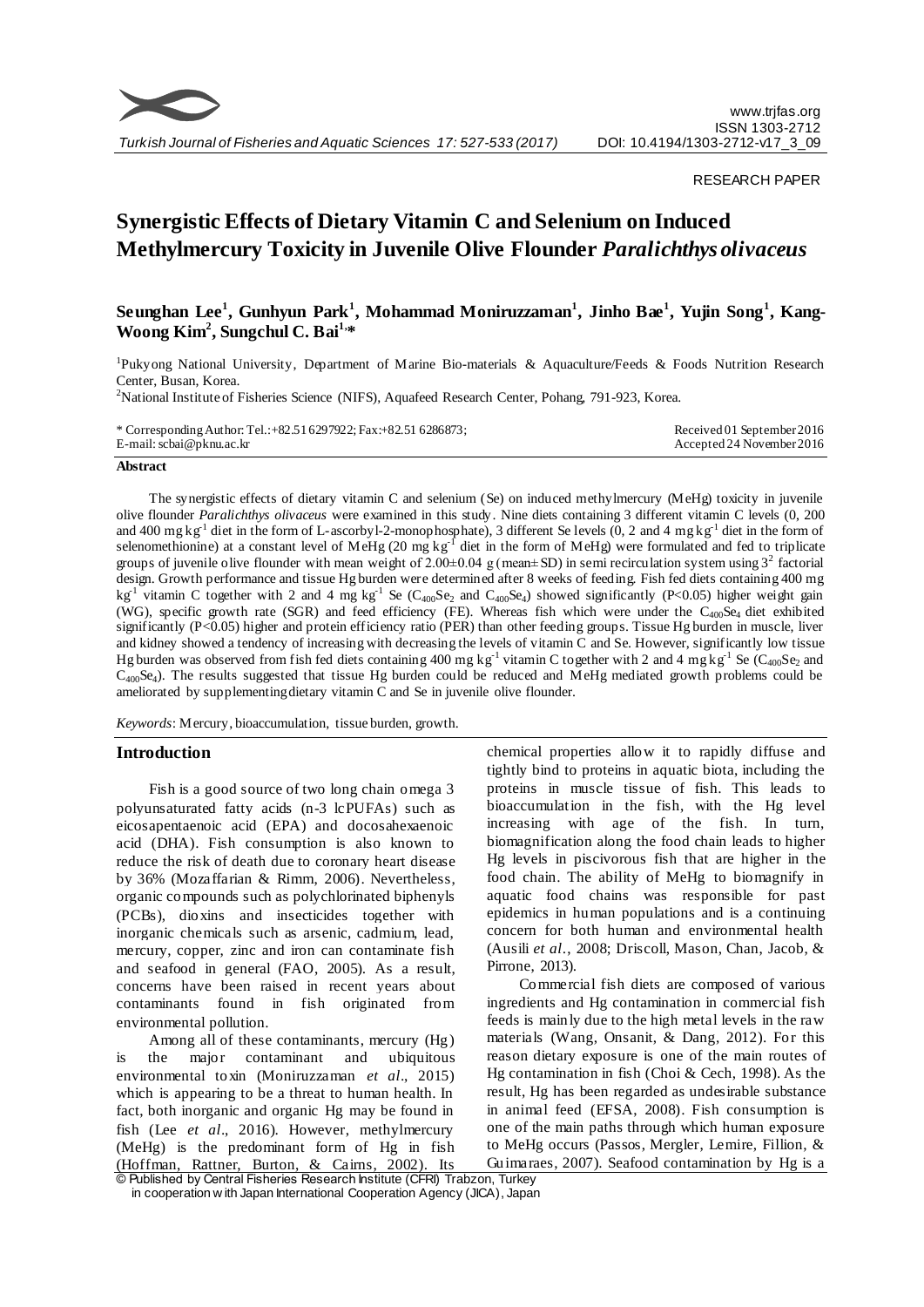public health concern particularly in countries with high rate of fish consumption such as Korea. Daily seafood consumption in Korea has reached 50.6 g, which accounted for 3.8% of the total food ingested (Moon, Kim, Choi, Yu, & Choi, 2009; Choi, Moon, & Choi, 2012). Consequently, blood Hg level in a representative sample taken from Korean adult population found to be associated with fish consumption (Kim & Lee, 2010). Moon *et al.* (2011) suggested that implementation of systematic monitoring programs for seafood contaminations by Hg are necessary in Korea. The various toxic effects induced by Hg in biological systems are often due to alterations in the antioxidant defense system (Sheweita, 1998; Berntssen, Waagbø, Toften, & Lundebye, 2003; Alves, Rosa, & Santana, 2007; Berg, Puntervoll, Valdersnes, & Goksøyr, 2010).

Vitamin C is a potent antioxidant and enzyme cofactor which can protect indispensable molecules in the body, such as proteins, lipids, carbohydrates, and nucleic acids (DNA and RNA), from damage by free radicals and reactive oxygen species (ROS) that are generated during normal metabolism, by active immune cells, and through exposure to toxins (Combs Jr., 2012). Vitamin C also participates in redox recycling of other important antioxidants; for example, vitamin C is known to regenerate vitamin E from its oxidized form (Bruno *et al*., 2006).

Selenium (Se) as an essential element required in small amounts to maintain good health, plays a role in antioxidant defenses and is a cofactor for the antioxidant enzyme glutathione peroxidase. Selenium interacts with the accumulation and toxicity of Hg in aquatic organisms in various ways. Because of its biological importance and nutraceutical component Se has attracted various researchers. It is involved in numerous biological functions including, preventing oxidative damage, maintaining homeostasis of thyroid hormone, enhancing immune functions (Hoffmann & Berry, 2008). Fish and crayfish treated with Se showed decreased Hg content, and fish in Se contaminated areas have been shown to contain reduced amounts of Hg (Southworth, Peterson, & Turner, 1994; Southworth, Peterson, & Ryon, 2000).

Various antioxidants including vitamin C, vitamin E, and Se are known to decrease Hg toxicity in Japanese quail (Kung, Soares, & Haltman, 1987) and in various other organisms (Chapman & Chan, 2000). Vijayalakshmi, Bapu and Sood (1992) and Bapu, Vijayalakshmi and Sood (1994) also examined the effects of vitamin C treatment after subcutaneous injections of methylmercuric chloride (MeHgCl) for 7 days in mice and found improvements in recoveries of enzymes activities. Chen *et al.* (2006) demonstrated that selenoproteins help eliminate ROS induced changes by metals because of their antioxidant properties. In this study, we evaluated effects of dietary vitamin C and Se levels on induced Hg accumulation in juvenile olive flounder *Paralichthys olivaceus*, a most commercially important marine aquaculture fish species in Republic of Korea (Lee *et al.*, 2016).

# **Materials and Methods**

#### **Experimental Diets**

Composition of the semi-purified basal diet is shown in Table 1. Nine diets contain three different vitamin C levels  $(0, 200$  and  $400$  mg kg<sup>-1</sup> diet in the form of L-ascorbyl-2-monophosphate) and three different Se levels  $(0, 2 \text{ and } 4 \text{ mg kg}^{-1})$  diet in the form of selenomethionine) with similar Hg toxicity levels (20 mg Hg  $kg^{-1}$  diet in the form of MeHg) were formulated. The 20 mg MeHg level kg<sup>-1</sup> diet was chosen based on previous study from our lab. In diets

**Table 1.** Composition of the experimental diets (% dry matter basis)

| Ingredients                     |                       |                       |                       |               | Diets         |               |                           |               |               |
|---------------------------------|-----------------------|-----------------------|-----------------------|---------------|---------------|---------------|---------------------------|---------------|---------------|
|                                 | $C_0$ Se <sub>0</sub> | $C_0$ Se <sub>2</sub> | $C_0$ Se <sub>4</sub> | $C_{200}Se_0$ | $C_{200}Se_2$ | $C_{200}Se_4$ | $C_{400}$ Se <sub>0</sub> | $C_{400}Se_2$ | $C_{400}Se_4$ |
| $\overline{\text{Casein}}$      | 32                    | 32                    | 32                    | 32            | 32            | 32            | 32                        | 32            | 32            |
| Defatted fish meal <sup>2</sup> | 25                    | 25                    | 25                    | 25            | 25            | 25            | 25                        | 25            | 25            |
| Wheat flour <sup>3</sup>        | 18                    | 18                    | 18                    | 18            | 18            | 18            | 18                        | 18            | 18            |
| Corn starch <sup>3</sup>        | 3.0                   | 3.0                   | 3.0                   | 3.0           | 3.0           | 3.0           | 3.0                       | 3.0           | 3.0           |
| Fish oil <sup>4</sup>           | 9.6                   | 9.6                   | 9.6                   | 9.6           | 9.6           | 9.6           | 9.6                       | 9.6           | 9.6           |
| Vitamin premix $(C$ free $)^3$  | 3.0                   | 3.0                   | 3.0                   | 3.0           | 3.0           | 3.0           | 3.0                       | 3.0           | 3.0           |
| Minerals premix (Se free) $6$   | 3.0                   | 3.0                   | 3.0                   | 3.0           | 3.0           | 3.0           | 3.0                       | 3.0           | 3.0           |
| Hg-premix                       | 0.4                   | 0.4                   | 0.4                   | 0.4           | 0.4           | 0.4           | 0.4                       | 0.4           | 0.4           |
| Cellulose                       | 6.0                   | 5.0                   | 4.0                   | 4.0           | 3.0           | 2.0           | 2.0                       | 1.0           | 0.0           |
| Vitamin C premix                | 0.0                   | 0.0                   | 0.0                   | 2.0           | 2.0           | 2.0           | 4.0                       | 4.0           | 4.0           |
| Se-premix                       | 0.0                   | 1.0                   | 2.0                   | 0.0           | 1.0           | 2.0           | 0.0                       | 1.0           | 2.0           |

<sup>1</sup> United States Biochemical (Cleveland, OH) 44122.

<sup>2</sup> Suhyup Feed Co. Ltd.

<sup>3</sup> Young Nam Flour Mills Co., Pusan, Korea.

<sup>4</sup> E-Wha oil Co., Ltd., Buasn Korea.

<sup>5</sup> Contains (as mg kg<sup>-1</sup> diet): dl-calcium pantothenate, 150; choline bitartrate, 3,000; inositol, 150; menadione, 6; niacin, 150; pyridoxine·HCl, 15; ribofl avin, 30; thiamine mononitrate, 15; retinyl acetate, 6; biotin, 1.5; folic acid, 5.4; B12, 0.06; cholecalciferol, 2.4

 $^6$  Contains (as mg kg<sup>-1</sup> diet): Al, 1.2; Ca, 5000; Cl, 100; Cu, 5.1; Co, 9.9; Na, 1280; Mg, 520; P, 5000; K, 4300;

Zn, 27; Fe, 40; I, 4.6; Mn, 9.1.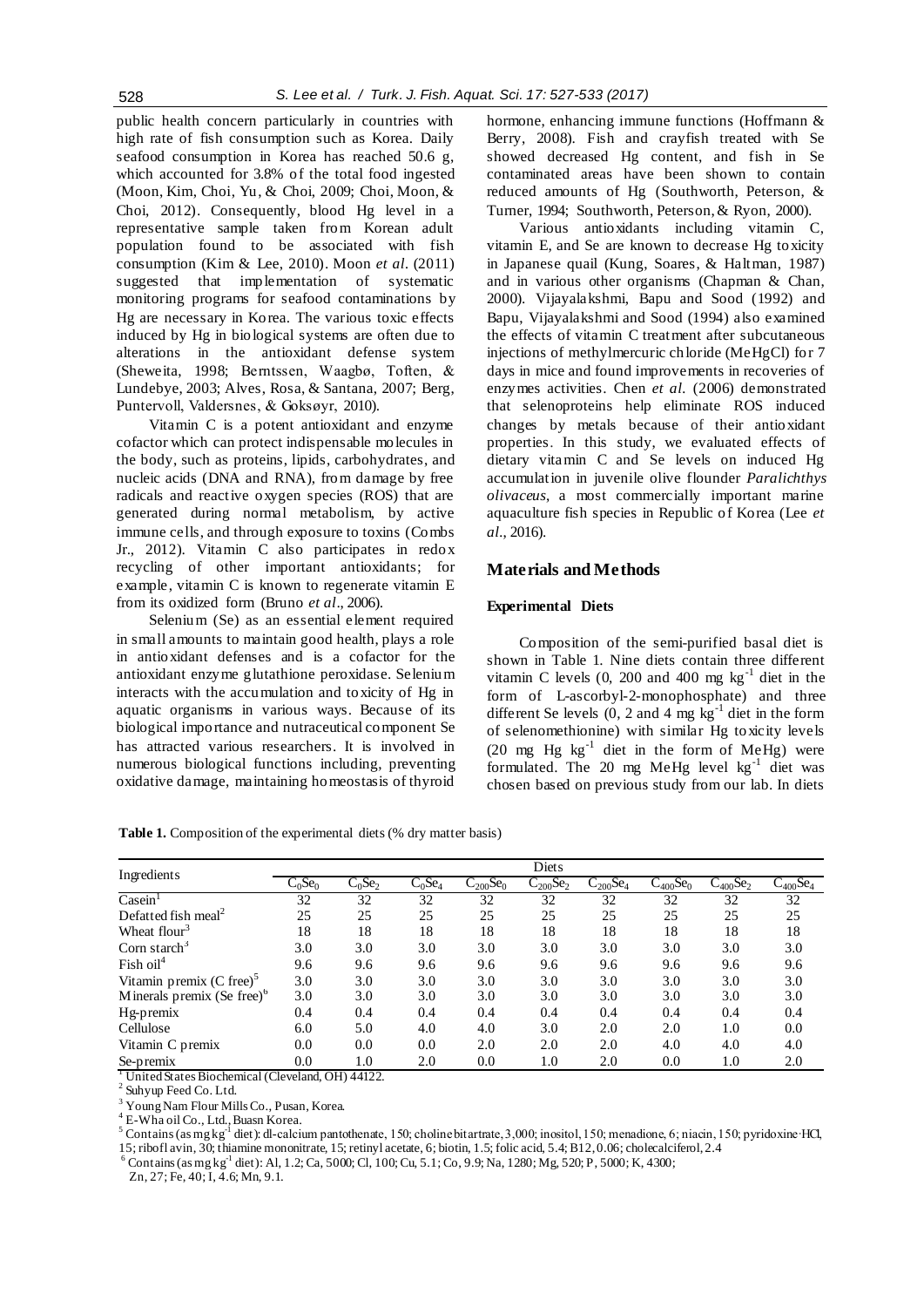supplemented with a MeHg and ascorbic acid sources, an equivalent amount of cellulose was removed. In a  $3^2$  factorial design 9 experimental diets (C<sub>0</sub>Se<sub>0</sub>, C<sub>0</sub>Se<sub>2</sub>,  $C_0$ Se<sub>4</sub>,  $C_{200}$ Se<sub>0</sub>,  $C_{200}$ Se<sub>2</sub>,  $C_{200}$ Se<sub>4</sub>,  $C_{400}$ Se<sub>0</sub>,  $C_{400}$ Se<sub>2</sub> and  $C_{400}Se_4$ ) were formulated to be isonitrogenous and isoenergetic, containing 50% crude protein (CP) and 16.7 kJ available energy  $g^{-1}$  diet (16.7, 16.7 and 37.7  $kJ$   $g^{-1}$  for protein, carbohydrate and lipid respectively). Vitamin free casein was used as the main protein sources. All the ingredients were mixed completely and then pelleted by using 1-mm- and 2 mm-diameter dies (Bai & Lee, 1998). After processing, all the diets were packed into small bags and kept at -20°C until use.

#### **Experimental Fish and Feeding Trials**

Juvenile olive flounder, *Paralichthys olivaceus* were obtained from Tong-Yeong, Korea. Prior to the start of feeding trial, fish were fed the basal diet for 10 days to adjust to the semi-purified diet and to deplete possible body reserves of vitamin C. The feeding trial was conducted in a semi-circulated system with 30 L aquariums receiving filtered sea water at a rate of  $2\text{ L min}^{-1}$ . Supplemental aeration was provided to maintain dissolved oxygen near saturation and water temperature was kept at  $20\pm1^{\circ}$ C. Experimental fish averaging  $2.00\pm0.04$  g (mean $\pm$ SD) were randomly distributed into each aquarium as a group of 20 fish. Each diet was fed to triplicate groups to satiation level three times a day at a feeding rate of 2.0 to 3.5% of wet body weight. Total fish weight in each aquarium was determined every three weeks and the amount of diet fed to fish was adjusted accordingly. Aquariums were kept clean during the experiment time to minimize algae and fungal growth which could provide a source of vitamin C to cultured fish.

#### **Sample Collection and Analysis**

Weight gain (W G), specific growth rate (SGR), feed efficiency (FE), protein efficiency ratio (PER), and survival rate were measured and calculated after weight checking. After the final weighing, 3 fish was randomly removed from each aquarium for analysis.

#### **Vitamin C Analysis**

Ascorbic acid concentration was determined by High Performance Liquid Chromatography (HPLC; Dionex Softron, Sunnyvale, CA, USA). The ultraviolet detector was set at 254 nm and the mobile phase was 0.05 M  $KH_2PO_4$  with flow rate of 1.0 mL min<sup>-1</sup>. Weighed samples were homogenized in 10% cold metaphosphoric acid. Homogenates were centrifuged at 3000×g for 20 minutes and supernatants were analyzed after filtered through a 0.45 µm pore size syringe filter.

#### **Selenium Analysis**

Diet and tissue Se concentrations were assessed by the digestion of samples in nitric acid. Weighed samples were put into a 250 mL Kjeldahl flask, and 50 mL of  $HNO<sub>3</sub>$  was added to the flask. Then, the flask was heated in a heating mantle until the sample was fully digested. Approximately 5 mL of  $H_2O_2$  was added to make sure that the sample was totally digested, and the digested sample was diluted with H2O. The concentration of Se in the diluted digest solution was determined using a Perkin-Elmer 3300 Inductively Coupled Plas ma Mass Spectrometer (ICP-MS, Perkin-Elmer, Waltham, MA, USA).

#### **Mercury Analysis**

Over 90% of Hg present in fish is MeHg. For this reason, direct total concentration of Hg was measured instead of MeHg (Bloom, 1992; Amlund, Lundebye, & Berntssen, 2007). Hg analyzer (DMA-80, Milestone, Inc., Shelton, CT) was used to determine tissue Hg concentration following the method similar to the one used in Lee *et al.* (2011). A certified reference material (DORM-2 dogfish liver, National Research Council, Canada) was used simultaneously during the analyses.

#### **Statistical Analysis**

Data were analyzed by two-way ANOVA to test for the effect of dietary treatments using SPSS version 16.0 (SPSS Inc., Chicago, IL, USA). Least Significant Difference (LSD) was used to compare means when significant difference between treatments was observed and P-values of 0.05 or less  $(P \ge 0)$  were considered to be statistically significant.

#### **Results**

#### **Growth Performance**

Growth performance of fish is summarized in Table 2. Fish fed 400 mg  $kg^{-1}$  vitamin C comprising diets  $(C_{400}Se_0, C_{400}Se_2$  and  $C_{400}Se_4$ ) showed significantly (P<0.05) higher WG at all Se levels, than other feeding groups. Even though no significant difference was observed between feeding groups which were under 200 mg  $\text{kg}^{-1}$  vitamin C containing diets at all Se levels, all of them showed significantly  $(P<0.05)$  higher WG than those groups which were not supplemented with vitamin C. Specific growth rate of fish which supplemented  $400 \text{ mg}$  kg<sup>-1</sup> vitamin C with 2 and 4 mg  $kg^{-1}$  Se (C<sub>400</sub>Se<sub>2</sub> and C<sub>400</sub>Se<sub>4</sub>) appeared to be significantly (P<0.05) higher than the other feeding groups. In general, feeding groups which were under  $400$  mg  $\text{kg}^{-1}$  vitamin C categories  $(C_{400}Se_0, C_{400}Se_2$  and  $C_{400}Se_4$ ) exhibited significantly higher SGR than groups which were given 0 and 200 mg kg-1 vitamin C at all Se levels. No significant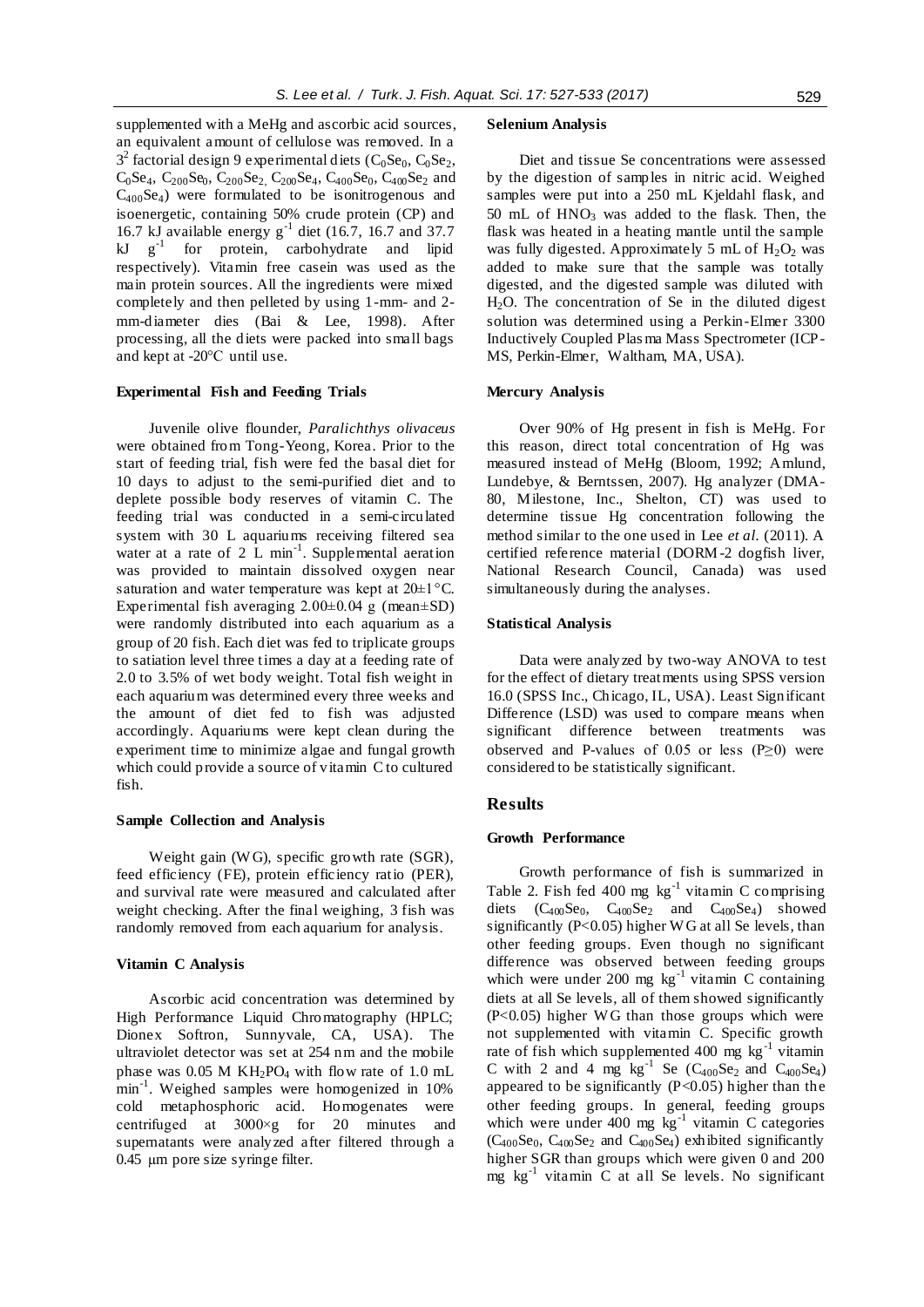**Table 2.** Growth performance of juvenile olive flounder fed the experimental diet for 8 weeks <sup>1</sup>

| Diets                                         | $WG (%)^2$          | SGR $(\% \text{ day}^{-1})^3$ | $FE(%)^4$        | PER <sup>5</sup>                                                |
|-----------------------------------------------|---------------------|-------------------------------|------------------|-----------------------------------------------------------------|
| $C_0$ Se <sub>0</sub>                         | $123^t$             | 1.66 <sup>e</sup>             | $39.0^\circ$     | $0.76^e$                                                        |
| $C_0Se_2$                                     | $127^{\rm f}$       | 2.16 <sup>f</sup>             | $64.0^{\rm d}$   | 1.27 <sup>d</sup>                                               |
| $C_0Se_4$                                     | $214$ <sup>de</sup> | $2.38^{d}$                    | $64.2^{\rm d}$   | 1.26 <sup>d</sup>                                               |
|                                               | 166 <sup>cd</sup>   | $2.04^e$                      | $43.6^\circ$     | $0.86^\mathrm{e}$                                               |
| $\rm C_{200}Se_0$ $\rm C_{200}Se_2$           | 242 <sup>cd</sup>   | 2.56 <sup>cd</sup>            | $67.0^{\rm d}$   | 1.30 <sup>d</sup>                                               |
| $C_{200}Se_4$                                 | 267 <sup>bcd</sup>  | $2.71^{\circ}$                | $78.0^\circ$     | $1.53^{\circ}$                                                  |
| $C_{400}Se_0$                                 | $310^{\text{abc}}$  | $2.94^{b}$                    | $91.6^{b}$       | $1.81^{b}$                                                      |
| $C_{400}Se_2$                                 | $334^{ab}$          | $3.05^{ab}$                   | $93.6^{ab}$      | $1.83^{b}$                                                      |
| $C_{400}Se_4$                                 | 374 <sup>a</sup>    | $3.24^{\rm a}$                | 102 <sup>a</sup> | $2.06^{\rm a}$                                                  |
| Pooled SEM <sup>6</sup>                       | 16.1                | 0.09                          | 3.95             | 0.08                                                            |
| Two-way ANOVA                                 |                     |                               |                  |                                                                 |
| Vitamin C                                     | 0.0001              | 0.0001                        | 0.0001           | 0.0001                                                          |
| Selenium                                      | 0.0001              | 0.0001                        | 0.0001           | 0.0001                                                          |
| Vitamin $C \times$ Selenium<br>1 <del>.</del> | 0.0100              | 0.0001<br>.                   | 0.0064<br>$\sim$ | 0.0086<br>$\cdots$<br>$\sim$ $\sim$ $\sim$ $\sim$ $\sim$ $\sim$ |

Values are means from groups ( $n=3$ ) of fish where the values in each row with different superscripts are significantly different ( $P<0.05$ ). <sup>2</sup> Weight gain (%) = (final weight - initial weight) × 100 / initial weight

<sup>3</sup> Specific growth rate (%) =  $100 \times$  (Ln final wt. - Ln initial wt.)/days

<sup>4</sup> Feed efficiency (%) = (wet weight gain / dry feed intake)  $\times$  100

 $5$  Protein efficiency ratio = (wet weight gain / protein intake)

<sup>6</sup>Pooled standard error of means: SD/√n

difference in SGR observed between fish fed 200 mg kg<sup>-1</sup> vitamin C at 2 and 4 mg kg<sup>-1</sup> Se levels  $(C_{200}Se_2)$ and  $C_{200}Se_4$ ). Similarly, significantly (P<0.05) higher FE observed in  $(C_{400}Se_4)$  feeding group. However, no significant differences were observed between fish fed  $C_0$ Se<sub>2</sub>,  $C_{200}$ Se<sub>2</sub>, or  $C_0$ Se<sub>4</sub> and between fish fed  $C_{200}$ Se<sub>0</sub> or  $C_0$ Se<sub>0</sub> diets. Protein efficiency ratio followed quite similar pattern like FE where, fish fed  $C_{400}$ Se<sub>4</sub> diet exhibited significantly (P<0.05) higher PER than other feeding groups.

#### **Tissues Mercury Burden**

Muscle of fish fed diets containing 400 mg kg<sup>-1</sup> vitamin C along with Se  $(C_{400}Se_2$  and  $C_{400}Se_4$ ) showed significantly (P<0.05) lower Hg burden than other feeding groups. Whereas the control group  $(C_0Se_0)$  deposited significantly (P<0.05) higher Hg in their muscle (Table 3). Tissue Hg burden showed a tendency of increasing with decreasing levels of vitamin C and Se. Similarly, liver Hg burden appeared to be significantly lower for fish which fed  $400$  mg kg<sup>-1</sup> vitamin C diets at 2 and 4 mg kg<sup>-1</sup> Se levels. However, no significant difference in liver Hg burden was observed between fish fed  $C_0Se_0$ ,  $C_0Se_2$  or  $C_0$ Se<sub>4</sub> diets and between fish fed  $C_0$ Se<sub>2</sub>,  $C_0$ Se<sub>4</sub> or  $C_{200}$ Se<sub>0</sub> diets. Kidney Hg deposition followed similar pattern like muscle where fish fed  $C_{400}Se_2$  and  $C_{400}Se_4$ diets accumulated significantly lower Hg than other feeding groups.

# **Discussion**

In the present study, olive flounder fed MeHg containing diet  $(C_0Se_0)$  demonstrated clear growth depression possibly due to the higher accumulation of Hg in fish. Similar results have been found from the

one of our recent study dealt with the effects of dietary vitamin C on inorganic mercury  $(HgCl<sub>2</sub>)$ toxicity in juvenile olive flounder (Lee *et al*., 2016). Moreover, in the present study, the poor growth performance observed in olive flounder fed diets which do not contain either vitamin C and/or Se might have occurred due to decreased enzyme activity, altered structural functionality and transport process problems caused by Hg accumulation (Zalups & Lash, 1994). However, when the diets were supplemented with higher level of Se  $(C_0Se_4)$ , significant growth improvement was observed in fish which may be due to the antioxidative nature of selenium. Interestingly, the diet supplied with higher level of vitamin C  $(C_{400}Se_0)$  showed more pronounced effect in terms of improvement of W G, SGR, FE and PER in fish compared with the high level of Se  $(C_0Se_4)$  containing diet. The results suggest that vitamin C might have more protective effect than Se in terms of growth improvement in fish. In addition, when the diets were supplied with higher level of vitamin C (400 mg/kg diet) with irrespective level of Se (2 or 4 mg/kg diet) showed significant growth improvement in fish compared to rest of the diets. Lee *et al.* (2016) reported that dietary vitamin C (100 or 200 mg  $\text{kg}^{-1}$  diet) could significantly improve the growth performance of olive flounder on inorganic mercury  $(HgCl<sub>2</sub>)$  induced toxicity which is in agreement of the present study. In this study, the twoway ANOVA also demonstrated that there is a significant interactive effect between dietary vitamin  $C$  and Se on growth performance in terms of WG, SGR, FE and PER of fish on induced methylmercury toxicity. These results suggested that dietary vitamin C and Se had synergistic effects on reduction of methylmercury toxicity in this fish species.

In this study, dietary methylmercury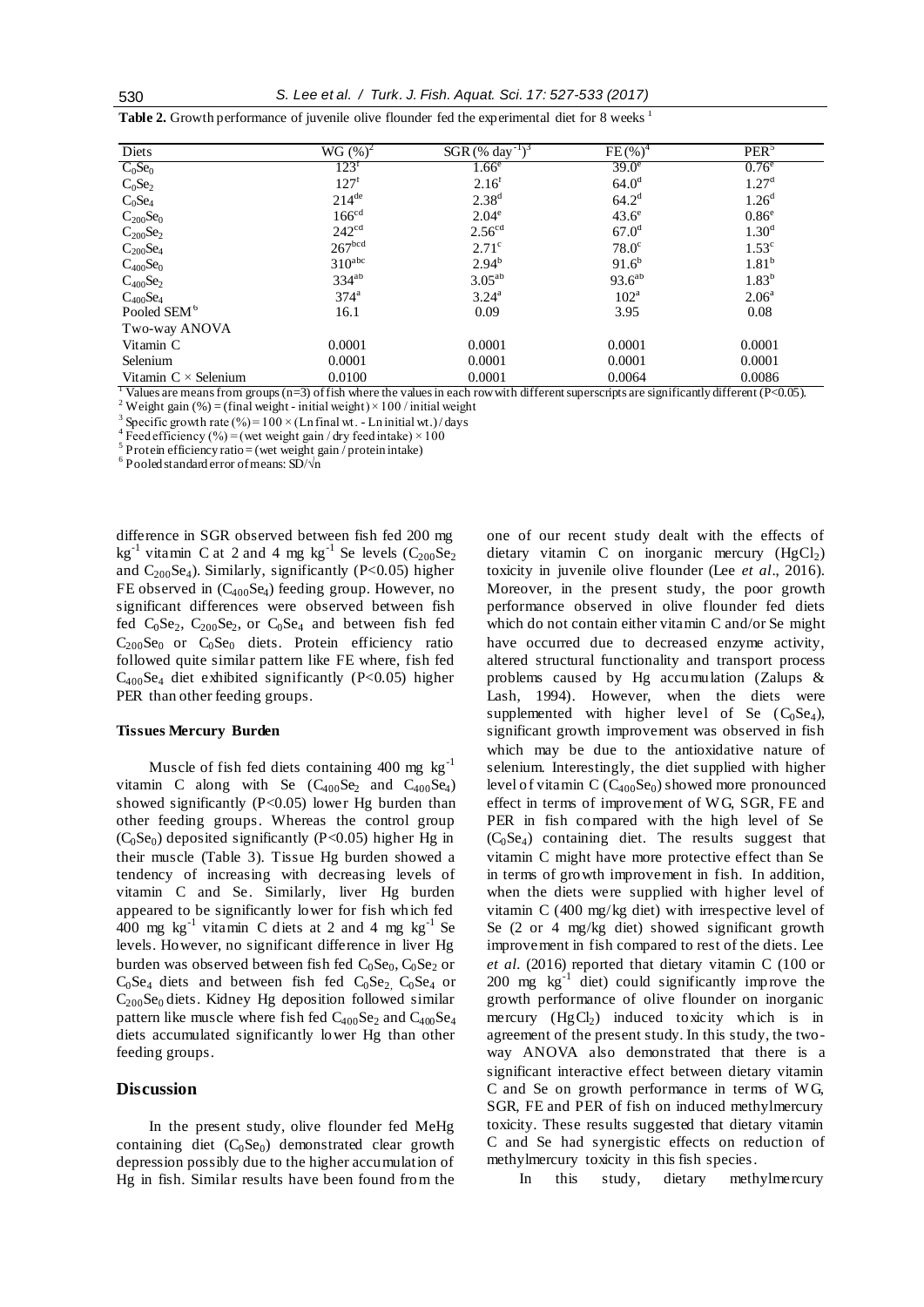**Table 3.** Total tissue mercury concentrations ( $\mu$ g  $g^{-1}$  of wet matter basis) juvenile olive flounder fed the experimental diets for 8 weeks <sup>1</sup>

| Diets                                                | Muscle              | Liver              | Kidney              |
|------------------------------------------------------|---------------------|--------------------|---------------------|
| $C_0$ Se <sub>0</sub>                                | $15.2^{\rm a}$      | 18.4 <sup>a</sup>  | $23.7^{\circ}$      |
| $C_0$ Se 2                                           | $13.6^{b}$          | 17.6 <sup>ab</sup> | $21.3^{b}$          |
| $C_0$ Se 4                                           | $12.1^\circ$        | 17.6 <sup>ab</sup> | $18.2^{\circ}$      |
|                                                      | $12.0^\circ$        | $16.6^{b}$         | $18.5^{\circ}$      |
| $C_{200}Se_0$<br>$C_{200}Se_2$                       | 10.7 <sup>d</sup>   | $15.2^{\circ}$     | 16.6 <sup>d</sup>   |
| $C_{200}$ Se 4                                       | 9.7 <sup>ef</sup>   | $13.2^d$           | 14.8 <sup>e</sup>   |
| $C_{400}Se_0$                                        | 10.1 <sup>de</sup>  | $13.0^d$           | $15.0^\circ$        |
| $C_{400}$ Se 2                                       | 9.0 <sup>g</sup>    | 11.6 <sup>e</sup>  | $12.5^{\mathrm{f}}$ |
| $C_{400}$ Se 4                                       | $9.3$ <sup>fg</sup> | $11.4^\mathrm{e}$  | $12.1^{\text{f}}$   |
| Pooled SEM <sup>2</sup>                              | 0.37                | 0.49               | 0.69                |
| Two-way ANOVA                                        |                     |                    |                     |
| Vitamin C                                            | 0.0001              | 0.0001             | 0.0001              |
| Selenium                                             | 0.0001              | 0.0001             | 0.0001              |
| Vitamin $C \times$ Selenium<br>$T \leftrightarrow T$ | 0.0031              | 0.0154             | 0.0128              |

Values are means from groups  $(n=3)$  of fish where the values in each row with different superscripts are significantly different  $(P<0.05)$ .

<sup>2</sup> Pooled standard error of means: SD/ $\sqrt{n}$ 

accumulated in the tissues, in increasing order, muscle<liver<kidney. The highest deposition of Hg was found in kidney tissue and the lowest in muscle tissue of fish which is in agreement with Lee *et al.* (2016). The results of the present study suggest that accumulation of organic mercury (methylmercury) is higher than inorganic mercury accumulation in juvenile olive flounder which was reported by Lee *et al.* (2016). Our results also showed that higher amounts of Hg accumulated in muscle tissue of fish compared to that of reported by Lee *et al.* (2016). It has been reported that a substantial amount of organic mercury can accumulated in fish muscle (NRC, 2005). In this study, the amount of Hg deposited in fish muscle is very close to the Hg contents in liver and kidney. However, as the dietary vitamin C and Se levels increases in the diets, Hg contents in the muscle, liver and kidney tissues of fish also decreases. Significantly lowest amount of Hg was found in fish fed the higher level of vitamin C with lower/higher levels of Se in diets which supports the growth performance data of the present study. In present study, both of the dietary vitamin C and Se have shown their strong effects in reducing mercury contents in tissue levels of fish. In addition, dietary vitamin C and Se exhibited their interaction effect in reducing Hg contents in muscle, liver and kidney tissue of fish. However, Lee *et al.* (2016) found interaction effect between dietary vitamin C and Hg in kidney tissue only on induced  $HgCl<sub>2</sub>$  toxicity in olive flounder. Therefore, in the present study, the results clearly demonstrated the synergistic effects of dietary vitamin C and Se on induced MeHg toxicity in terms of tissue mercury reduction.

In the present study, the better growth performance and lower tissue Hg burden observed in fish fed diets supplemented with dietary vitamin C  $(200 \text{ and } 400 \text{ mg} \text{ kg}^{-1})$  together with Se  $(2 \text{ and } 4 \text{ mg})$ kg-1 ) might, presumably, attribute to the protective role of vitamin C and Se against MeHg induced immune suppression and their ability to maintain/or

elevate the activities of several key antioxidants. Consequently, effective disposal of Hg from SH groups by vitamin C along with its ability to inhibit, minimize and remove free radicals might have reduced tissue Hg burden and helped to improve the poor growth performance observed in this study which is in agreement with Durak, Kalender, Uzun, Demır and Kalender (2010).

# **Conclusion**

In this study, the results showed that the supplemental Se might have ensured adequate levels of Se and replaced the amount of Se lost to Hg sequestration. This in turn helped the normal selenoprotein synthesis to continue. On the other hand, vitamin C likely inhibited free radical formation and lipid peroxidation that could have been caused by MeHg. Therefore, we may conclude that poor growth performance resulted from induced MeHg could be enhanced and Hg burden on muscle, liver and kidney could be reduced by supplementing dietary vitamin C  $(400 \text{ mg kg}^{-1}$  diet) together with Se (2 or 4 mg kg<sup>-1</sup>) diet) in juvenile olive flounder.

# **Acknowledgments**

This research was supported by National Research Foundation (NRF), Republic of Korea with grant number NRF-2011-0016221. We also would like to thank the members of the Feeds and Foods Nutrition Research Center (FFNRC), Pukyong National University, Busan, Rep. of Korea.

#### **References**

- Alves, R.R.N., Rosa, I.L., & Santana, G.G. (2007). The role of animal-derived remedies as complementary medicine in brazil. *BioScience,* 57(11), 949-955. <http://dx.doi.org/10.1641/B571107>
- Amlund, H., Lundebye, A-K., & Berntssen, M.H.G. (2007).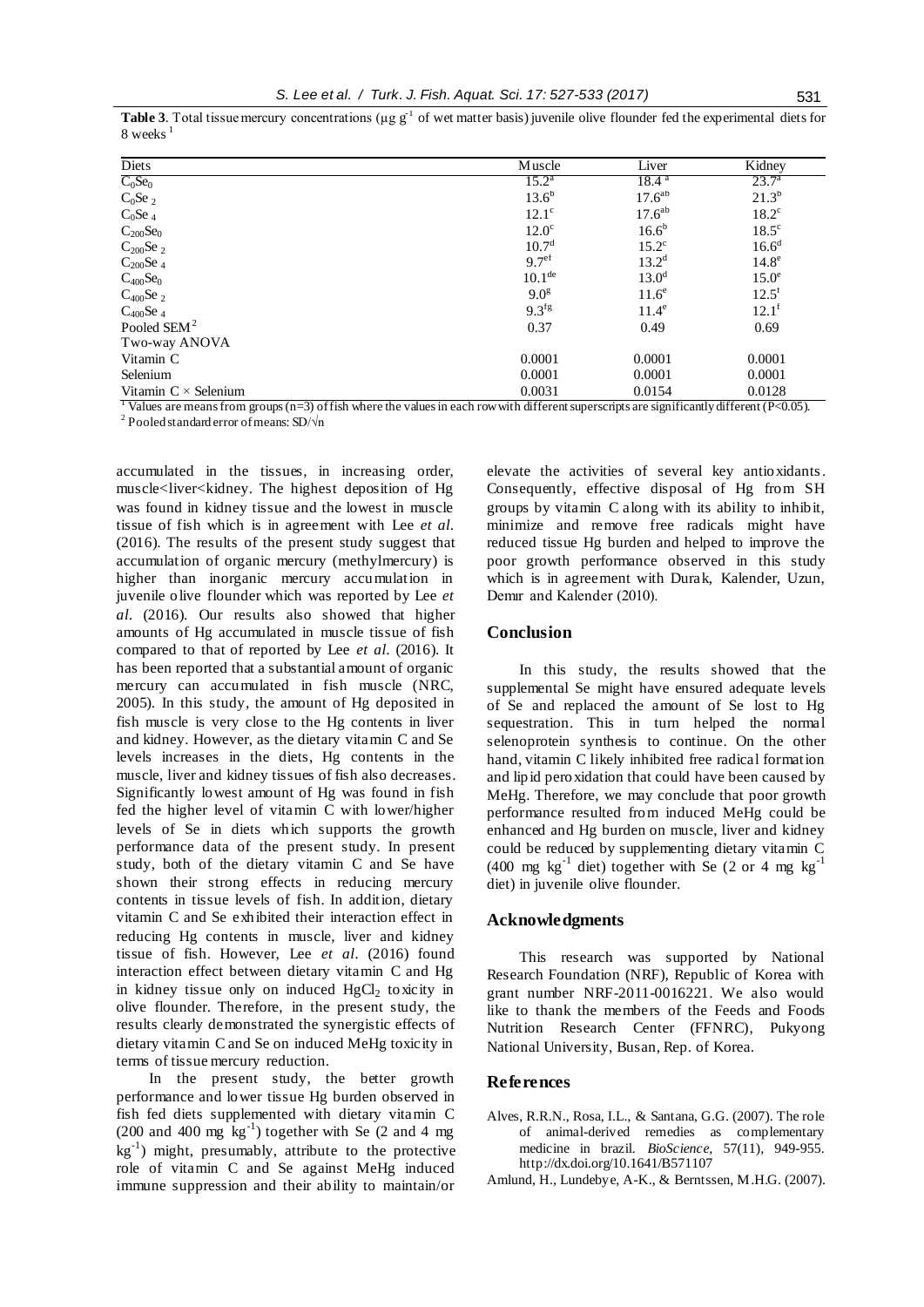Accumulation and elimination of methylmercury in Atlantic cod (*Gadus morhua* L.) following dietary exposure. *Aquatic Toxicology,* 83(4), 323-330. <http://dx.doi.org/10.1016/j.aquatox.2007.05.008>

- Ausili, A., Torrecillas, A., Aranda, F.J., Mollinedo, F., Gajate, C., Corbalán-García, S., de Godos, A., & Gómez-Fernández, J.C. (2008). Edelfosine Is Incorporated into Rafts and Alters Their Organization. *The Journal of Physical Chemistry B,* 112(37), 11643- 11654.<http://dx.doi.org/10.1021/jp802165n>
- Bai, S.C., & Lee, K-J. (1998). Different levels of dietary dlα-tocopheryl acetate affect the vitamin E status of juvenile Korean rockfish, *Sebastes schlegeli*. *Aquaculture,* 161(1-4), 405-414. [http://dx.doi.org/10.1016/S0044-8486\(97\)00288-3](http://dx.doi.org/10.1016/S0044-8486(97)00288-3)
- Bapu, C., Vijayalakshmi, K., & Sood, P.P. (1994). Comparison of monothiols and vitamin therapy administered alone or in combinations during methylmercury poisoning. *Bulletin of Environmental Contamination and Toxicology,* 52(2), 182- 189. <http://dx.doi.org/10.1007/BF00198486>
- Berg, K., Puntervoll, P., Valdersnes, S., & Goksøyr, A. (2010). Responses in the brain proteome of Atlantic cod (*Gadus morhua*) exposed to methylmercury. *Aquatic Toxicology,* 100(1), 51-65. <http://dx.doi.org/10.1016/j.aquatox.2010.07.008>
- Berntssen, M.H.G., Waagbø, R., Toften, H., & Lundebye, A.K. (2003). Effects of dietary cadmium on calcium homeostasis, Ca mobilization and bone deformities in Atlantic salmon (*Salmo salar L*.) parr. *Aquaculture Nutrition,* 9(3), 175-183.
	- <http://dx.doi.org/10.1046/j.1365-2095.2003.00245.x>
- Bloom, N.S. (1992). On the chemical form of mercury in edible fish and marine invertebrate tissue. *Canadian Journal Fisheries and Aquatic Science,* 49(5), 1010- 1017.<http://dx.doi.org/10.1139/f92-113>
- Bruno, R.S., Leonard, S.W., Atkinson, J., Montine, T.J., Ramakrishnan, R., Bray, T.M., & Traber, M.G. (2006). Faster plasma vitamin E disappearance in smokers is normalized by vitamin C supplementation. *Free Radical Biology & Medicine,* 40(4), 689-697. [http://dx.doi.org/10.1016/j.freeradbiomed.2005.10.05](http://dx.doi.org/10.1016/j.freeradbiomed.2005.10.051)
- Chapman, L., & Chan, H.M. (2000). The influence of nutrition on methylmercury intoxication. *Environmental Health Perspectives,* 108 (Suppl 1), 29-56. <http://dx.doi.org/10.1289/ehp.00108s129>

[1](http://dx.doi.org/10.1016/j.freeradbiomed.2005.10.051)

- Chen, C., Yu, H., Zhao, J., Li, B., Qu, L., Liu, S., Zhang, P., & Chai, Z. (2006). The roles of serum selenium and selenoproteins on mercury toxicity in environmental and occupational exposure. *Environmental Health Perspectives,* 114(2), 297-301. http://dx.doi.org[/10.1289/ehp.7861](http://dx.doi.org/10.1289%2Fehp.7861)
- Choi, M., Moon, H.B., & Choi, H.G. (2012). Intake and potential health risk of butyltin compounds from seafood consumption in Korea. *Archives of Environmental Contamination and Toxicology,* 62(2), 333-340. [http://dx.doi.org/10.1007/s00244-011-9688-](http://dx.doi.org/10.1007/s00244-011-9688-5) [5](http://dx.doi.org/10.1007/s00244-011-9688-5)
- Choi, M.H., & Cech, J.J. (1998). Unexpectedly high mercury level in pelleted commercial fish feed. Environmental Toxicology and Chemistry*,* 17(10), 1979-1981.<http://dx.doi.org/10.1002/etc.5620171013>
- Combs, Jr. G.F. (2012). Chapter 9 Vitamin C. *In:* COMBS, GERALD F. (ed.) *The Vitamins (Fourth Edition).* Academic Press, San Diego, USA.
- Driscoll, C.T., Mason, R.P., Chan, H.M., Jacob, D.J, &

Pirrone, N. (2013). Mercury as a Global Pollutant: Sources, Pathways, and Effects. *Environmental Science and Technology,* 47(10), 4967-4983. <http://dx.doi.org/10.1021/es305071v>

- Durak, D., Kalender, S., Uzun, F.G., Demır, F., & Kalender, Y. (2010). Mercury chloride-induced oxidative stress in human erythrocytes and the effect of vitamins C and E in vitro. *African Journal of Biotechnology,* 9(4), 488-495. <http://dx.doi.org/10.5897/AJB09.1314>
- EFSA, (European Food Safety Authority). (2008). Opinion of the scientific panel on contaminants in the food chain on a request from the European Commission on mercury as undesirable substance in feed. *The European Food Safety Authority Journal,* 654(2), 1- 76. <http://dx.doi.org/10.2903/j.efsa.2008.654>
- FAO, Food and Agriculture Organization of the United Nations. (2005). *Fisheries and Aquaculture Topics: Fish contaminants. Topics Fact Sheets* [Online]. Fisheries and Aquaculture Department, Food and Agriculture Organization of the United Nations (FAO). http://www.fao.org/fishery/topic/14815/en [Accessed 26 September 2014.
- Hoffman, D.J., Rattner, B.A., Burton, G.A., & Cairns, J. (2002). *Handbook of Ecotoxicology, Second Edition,*  ed*.*, Taylor & Francis. ISBN 9781566705462
- Hoffmann, P.R., & Berry, M.J. (2008). The influence of selenium on immune responses. *Molecular Nutrition & Food Research,* 52(11), 1273-1280. <http://dx.doi.org/10.1002/mnfr.200700330>
- Kim, N-S., & Lee, B-K. (2010). Blood total mercury and fish consumption in the Korean general population in KNHANES III, 2005. *Science Total Environment,*  408(20), 4841-4847. http://dx.doi.org/10.1016/j. scitotenv.2010.06.026
- Kung, L.J., Soares, J.H. Jr., & Haltman, W.A. (1987). Effect of vitamin E and synthetic antioxidants on the survival rate of mercury-poisoned Japanese quail. *Poultry Science,* 66(2), 325-331. <http://dx.doi.org/10.3382/ps.0660325>
- Lee, J.H., Moniruzzaman, M., Yun, H., Lee, S., Park, Y., & Bai, S.C. (2016). Dietary vitamin C reduced mercury contents in the tissues of juvenile olive flounder (*Paralichthys olivaceus*) exposed with and without mercury. *Environmental Toxicology and Pharmacology,* 45(5), 8–14.
	- <http://dx.doi.org/10.1016/j.etap.2016.05.009>
- Lee, J.W., Riu, N.D., Lee, S., Bai, S.C., Moniello, G,. & Hung, S.S.O. (2011). Effects of dietary methylmercury on growth performance and tissue burden in juvenile green (*Acipenser medirostris*) and white sturgeon (*A. transmontanus*). *Aquatic Toxicology,* 105(3-4), 227–234.
- <http://dx.doi.org/10.1016/j.aquatox.2011.06.013>
- Lee, S., Moniruzzaman, M., Bae, J., Seong, M., Song, Y., Dosanjh, B., and Bai, S.C. (2016). Effects of extruded pellet and moist pellet on growth performance, body composition, and hematology of juvenile olive flounder, *Paralichthys olivaceus*. *Fisheries and Aquatic Sciences,* 19, 32.
	- <http://dx.doi.org/10.1186/s41240-016-0032-x>
- Moon, H.B., Kim, H.S., Choi, M., Yu, J., & Choi, H.G. 2009. Human health risk of polychlorinated biphenyls and organochlorine pesticides resulting from seafood consumption in South Korea, 2005-2007. *Food and Chemical Toxicology,* 47(8), 1819-1825. http://dx.doi.org/10.1016/j.fct.2009.04.028
- Moon, H.B., Kim, S.J., Park, H., Jung, Y.S., Lee, S., Kim,